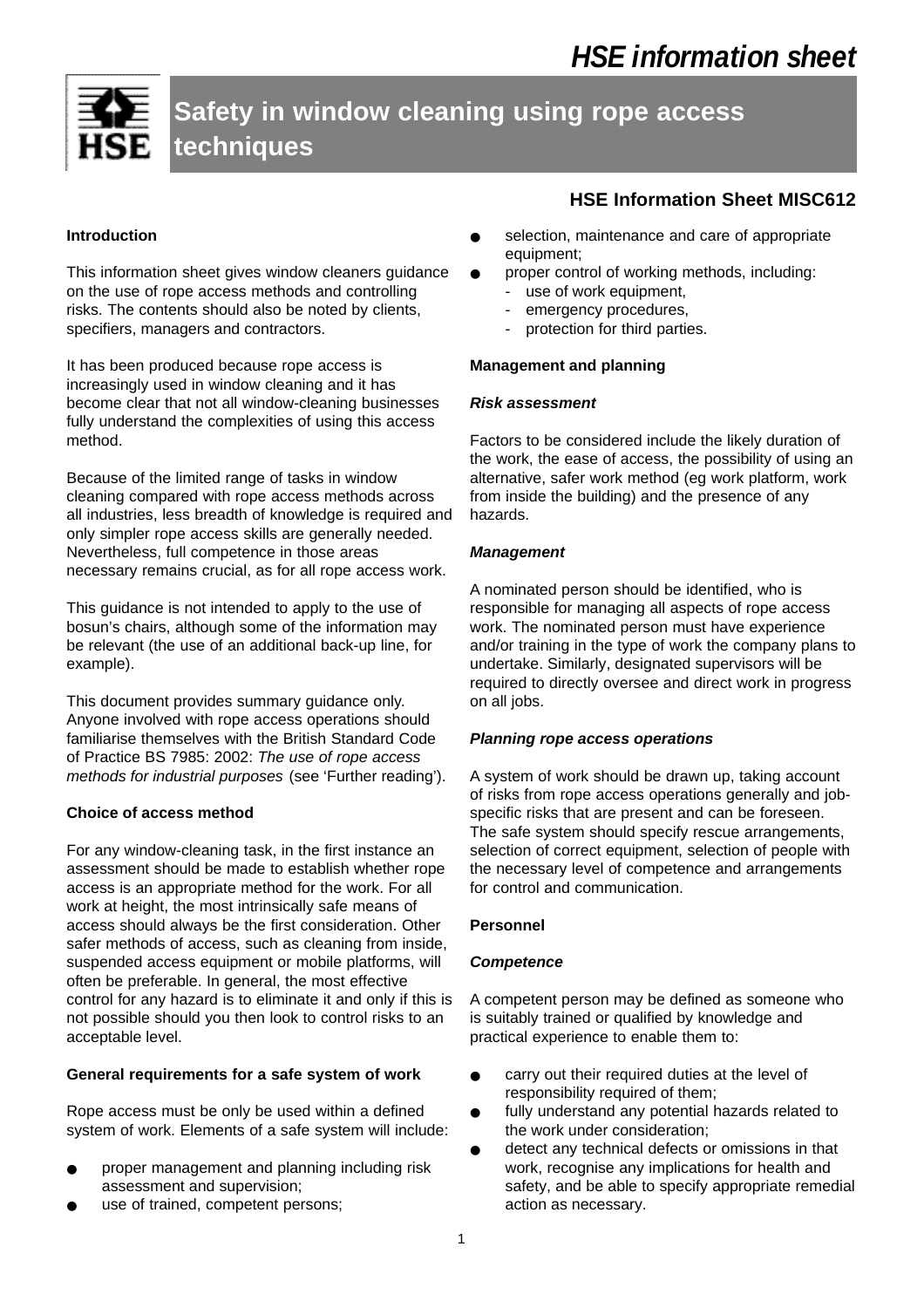In other words, a competent person should be able not only to discover defects but tell what effect they are likely to have.

Safety in rope access work critically depends on high levels of competence in all staff.

# *Levels of responsibility for those involved in rope access work*

For rope access operations, levels of responsibility are usually defined as:

- **rope access manager:** can define and operate a safe system applicable to all worksites;
- supervisor: can implement a safe working system for a particular worksite;
- operative: can carry out specific work tasks under supervision.

# *Managers*

It is desirable for managers to have practical experience of various work methods. Necessary management skills will include knowing how to:

- create and operate a general system for management of rope access operations, to include as an absolute minimum the requirements set out in this information sheet;
- understand and recognise risks arising from different work situations;
- create and properly use generic and task-specific method statements;
- implement procedures for proper purchase, inspection and care of rope access equipment;
- compile method statements and ensure proper application on-site;
- decide on specific working methods for rope access techniques and work tasks;
- ensure supervision, work equipment and personnel are appropriate for the work to be done;
- monitor and review effectiveness of working methods.

# *Operatives*

Operatives should be at least 18 years of age, normally with a maximum weight of 100 kg. They should have an aptitude for work at height and must be physically capable of carrying out the tasks required. They should be free from any impairment that may prevent them from working safely at height. No one suffering the following conditions should do rope access work:

- heart disease/chest pain;
- high blood pressure;
- epilepsy, fits, blackouts;
- fear of heights/vertigo;
- giddiness/difficulty with balance;
- impaired limb function;
- alcohol or drug dependence:
- psychiatric illness/undergoing counselling;
- diabetes.

Employees should undergo regular medical examination to ensure they are reasonably physically fit.

#### *Training and competence*

All operatives should have received training in rope access work and should have appropriate knowledge, experience and practical skills for the type of work being undertaken.

Training should be carried out by a competent organisation, and should include assessment of specific skills and knowledge. The training programme should be formalised in both time and performance, and should be assessed by a competent person who did not deliver the training. Training schemes should clearly state the scope of the training provided, the intended duration of certification and any limitations to be observed, either of individual personnel or of working methods.

Companies should be aware that training is no substitute for experience. Newly trained individuals should be closely supervised and introduced to rope access work gradually, under carefully controlled circumstances. Practice of 'mock-up' work situations is recommended.

If access techniques have not been used for more than six months, refresher training must be carried out and the operative should receive a higher level of supervision until they have become accustomed again to this type of work.

Operatives should maintain a working record showing training received and details of subsequent work experience. This record will assist employers in assessing and verifying an employee's suitability for particular types of work.

Before starting any job, all operatives must be competent to:

- properly inspect access equipment before every use;
- understand all risks arising from the access method and work task;
- use all access techniques required by a particular worksite.

For window cleaning work, the minimum level of practical skills needed will include:

- controlled descent;
- use of back-up system;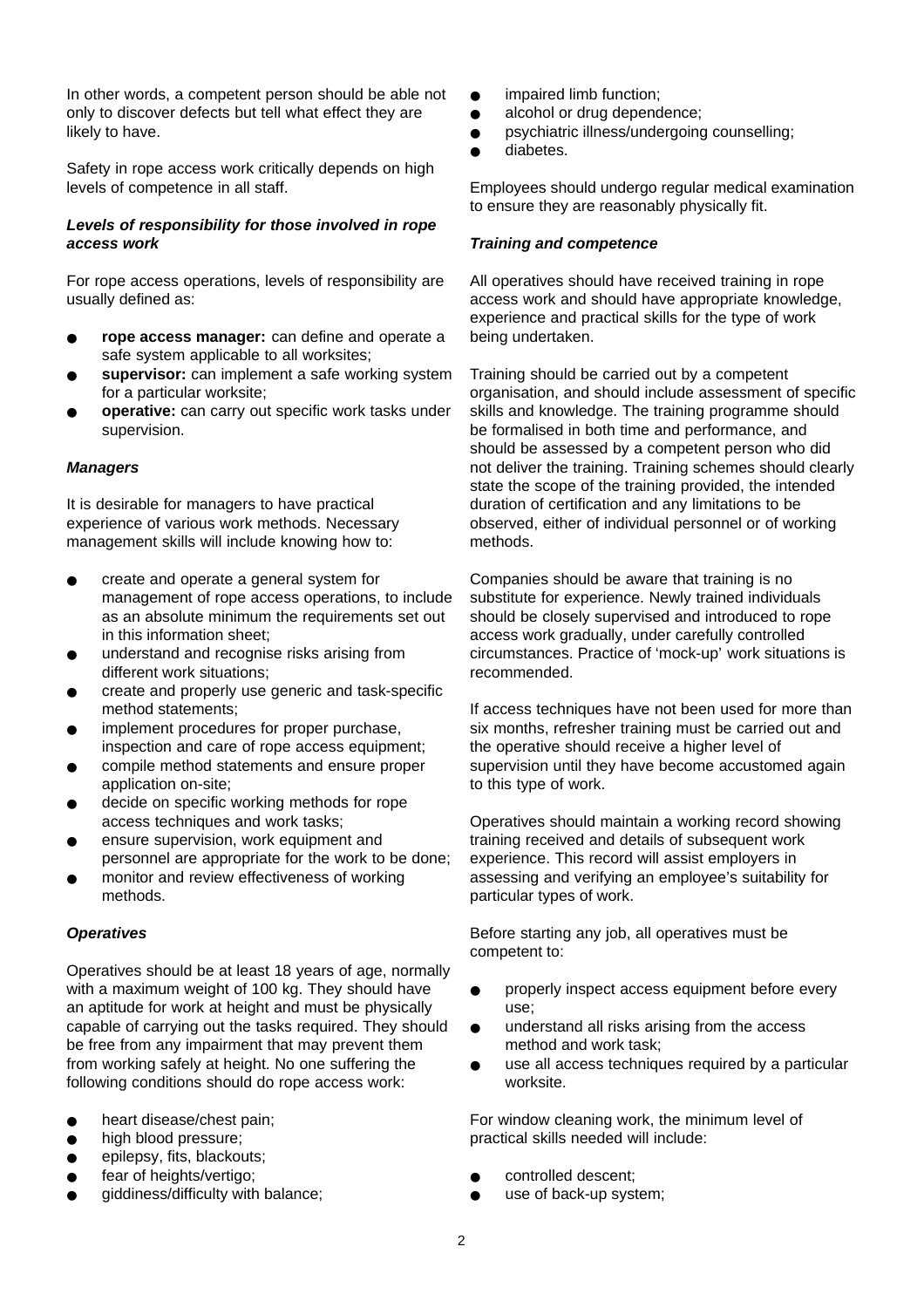- short ascent;
- change from one rope to another:
- knots, elementary safe rigging, rope management;
- selection of safe anchor points:
- equipment care and pre-use checks;
- safety of third parties;
- elementary rescue.

#### *Supervisors*

Every job must be properly supervised by people with experience and appropriate training in the type of access method to be used. In particular, supervisors should be fully conversant with the access techniques required for each job and should be aware of any limitations of those techniques. Supervisors should also be competent in rescue techniques for both general and specific situations and must have the appropriate interpersonal skills to perform their duties effectively.

Necessary skills can be summarised as follows. Supervisors should be able to:

- implement working methods set out by the manager:
- understand risks set out by different work situations;
- execute and direct all access methods required by a particular work task;
- plan for (and be able to carry out) any necessary rescue for a particular work situation;
- have experience of and competence in worksite and personnel supervision;
- eliminate or control hazards to operatives or third parties;
- properly manage and care for all access and work equipment on-site.

#### **Access equipment**

#### *Selection*

All equipment should be appropriate to its application. Almost all rope access equipment is classed as personal protective equipment and should therefore carry a CE mark. All access equipment should be supplied with a certificate of conformity, giving the specifications and performance characteristics where appropriate. If there is any doubt as to the suitability of equipment, obtain advice from a competent supplier. A list of relevant standards is given in BS 7985: 2002 (see 'Further reading').

# *Key requirements of rope access equipment*

- The harness should be a sit harness conforming to EN 813.
- Descender devices should be of a type that will stop if the user loses control or allow only a slow, automatically controlled descent in the hands-off position.
- The back-up device should be capable of withstanding any foreseeable forces resulting from the rope access activity, without catastrophic damage to the line or device.
- Rope should be of kern mantel construction, semistatic (low-stretch) type, of a diameter between 10.5 mm and 11.5 mm, in accordance with EN 1891. Dynamic mountaineering rope (EN 892) is not suitable for suspension or as a back-up rope, but may be used for personal lanyards (cows' tails).

#### *Certification, marking, trace ability*

Equipment should be individually marked in a way that does not impair its function. Equipment should be properly maintained and stored, and should be traceable back to the manufacturer or supplier.

#### *Inspection, care, maintenance, longevity*

Equipment should be inspected before each use (preuse inspection) and examined thoroughly by a competent person in accordance with a specified schedule, normally at intervals no greater than six months. If equipment is used in arduous environments, inspection should take place at intervals no greater than three months.

The results of thorough inspections should be recorded. Rope access equipment is classified as lifting equipment and therefore falls within the requirements of the Lifting Operations and Lifting Equipment Regulations 1998 (LOLER).

Where cleaning companies employ subcontracted access technicians, they must confirm that the subcontractor carries out checks to ensure that all equipment used is fit for purpose and in good condition.

# *Other PPE*

Some work tasks or work environments may require the use of other protective equipment, such as warm clothing, waterproofs, hearing or eye protection, gloves etc.

# **Control of working methods**

#### *Risk control measures that apply to all rope access work*

- Operatives will always be attached to at least two independently anchored safety systems.
- Connection to the rope access system should be in an area where there is no risk of a fall from a height, unless there is protection by other means.
- Exclusion zones should be established as appropriate. This may require zones at locations other than top and bottom of the rope access work.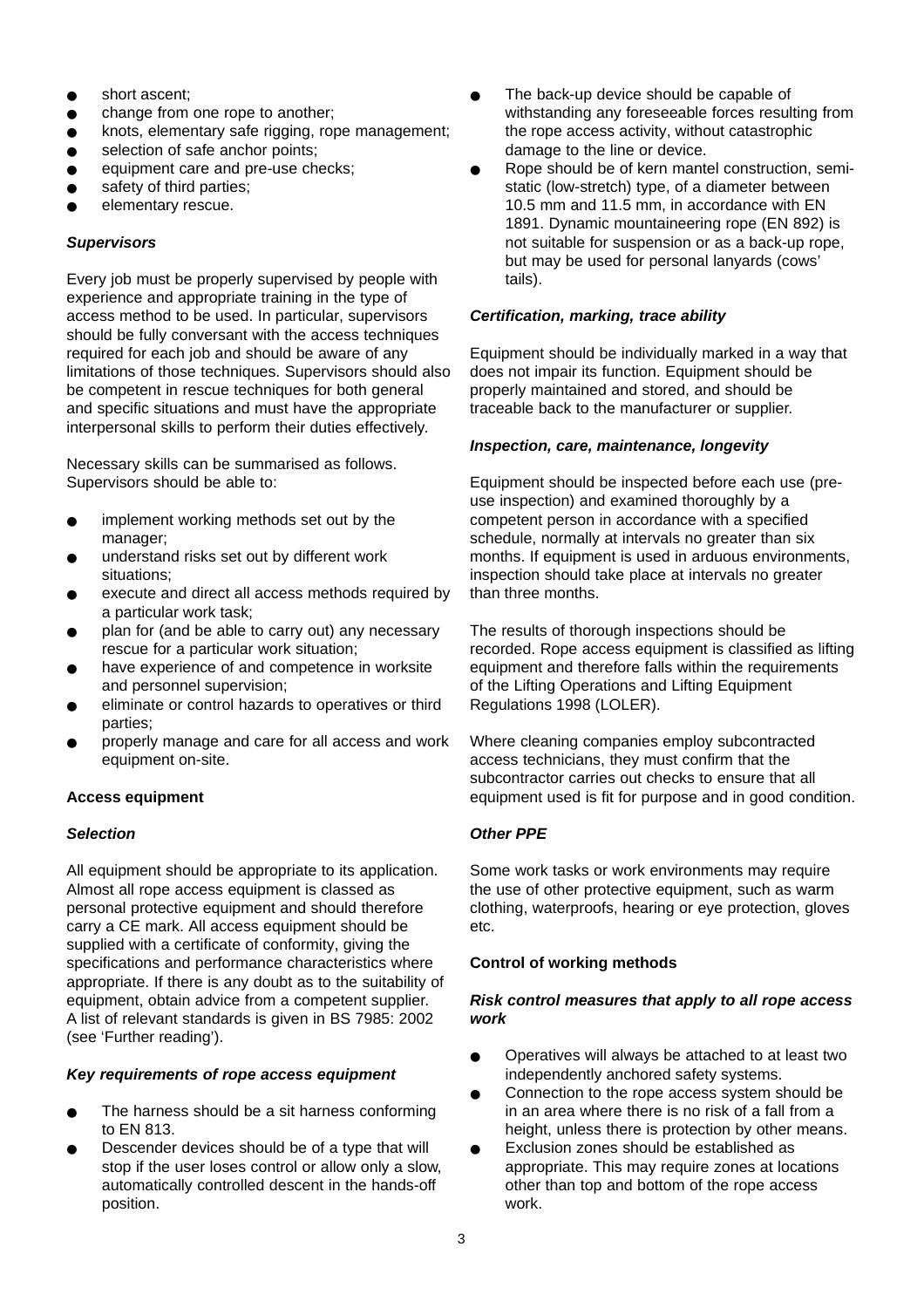- An efficient communication system should be established, eg mobile phone, radio, whistle etc.
- All practicable measures should be taken to avoid injury-causing impact with the structure or obstructions.
- Operatives should be properly dressed and equipped, appropriate to the work situation and conditions.

# *Consideration of working methods*

In addition to general controls for rope access, there will be specific considerations such as:

- type of access method, eg descent, ascent, traversing, suspension, aid climbing (see following section);
- ease of anchoring;
- ease of access to and egress from work position, eg flat roof, clear pavement;
- objective hazards during the work, eg wind, sun, rain (especially wind);
- dangers to third parties.

The level of skill required of operatives and the level of necessary supervision will be indicated by these factors.

# **Types of rope access methods**

For window-cleaning companies to carry out rope access operations safely, it is essential that they are clearly aware of the different requirements of various access situations, and to consider whether they are competent for a specific technique. If, after such consideration, the cleaning company does not have sufficient experience or competence, it may consider one of the following: using a specialist contractor; employing an experienced supervisor; or additional training of personnel.

As a rough guide, the following situations may be considered to be of increasing difficulty and complexity and requiring correspondingly more advanced skills.

# *Working in suspension (descent and ascent)*

This covers most situations, such as building exteriors. It can be broadly categorised as follows:

- **Straightforward:** rope follows simple path from anchor point to ground. Relatively simple techniques for descent/ascent and rescue.
- **With deviation:** rope pulled small distance away from vertical during descent. Requires slight increase in technique compared to the previous method.
- With 're-belays': intermediate anchor points required between top and bottom of descent. Requires significant increase in technique,

especially for rescue, because a single descent to the ground is not possible.

**Without clear egress at bottom: potentially** hazardous - requires competence in long ascents and special rescue methods.

Any of the above methods may be complicated by additional factors such as difficulty in reaching the point of descent, lack of convenient anchorages, presence of sharp edges, complex structure, busy worksite, proximity of roads or other public thoroughfares, other objective dangers.

# *Aid climbing and traversing (atria and other interiors)*

Aid climbing is a special access technique requiring additional training or experience. In addition, the work situations for which it is used may present additional hazards, such as heat exposure (glass atria), difficulty of rescue, and the possibility of falling. These methods should only be used by specifically trained and qualified operatives, following a thorough risk assessment. Appropriate access, rescue plans and equipment should be provided.

# **Specific requirements for rope access operations**

- If the operative is in tension or suspension, there should be at least two independent anchor lines, one primarily as a means of access, egress and support (the working line) and the other as additional back-up security (the safety line).
- The operative should be connected to both the working line and the safety line via an appropriate harness, even if a workseat is being used. Measures should be taken to avoid inadvertent detachment from the working and safety lines.
- There should always be at least two attachments to the structure when aid climbing.
- The back-up device should be kept as high as possible to prevent or limit a fall (limited free fall).
- Anchor points should be unquestionably sound and ropes should be arranged to avoid abrasion.

# **Use of work equipment**

Steps should be taken to ensure that any work equipment (eg cleaning tools, buckets, squeegees etc) is properly secured and used safely. All items must be attached so they cannot fall, and large items (over 8 kg) should be suspended on an additional haul rope. Tool bags or pouches may be appropriate for some work.

# **Rescue**

The provision of adequate emergency measures is of prime importance when carrying out rope access work. There should be a specific rescue plan for each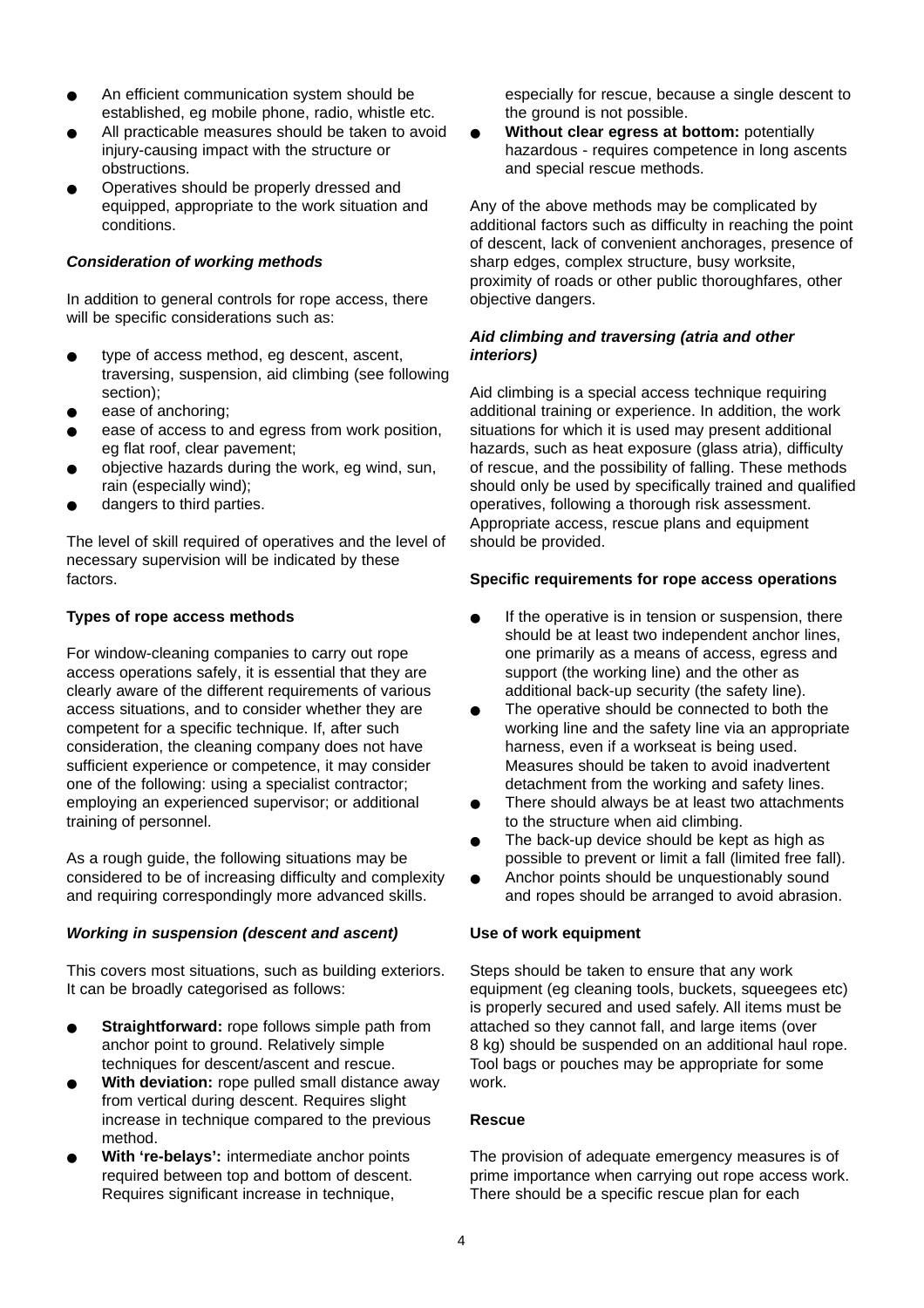worksite, with on-site practice if appropriate. In any case, work teams should practice rescue techniques from time to time. Operatives should always be in a position to recover themselves, or to be recovered quickly and efficiently by the immediate work team or by a dedicated on-site rescue team.

Rescue equipment should be appropriate to the nature of the workplace, eg length of ropes, availability of extra anchor slings, hauling equipment etc.

# **First aid**

Every worksite should have access to reasonable firstaid provision and at least one member of a work team should have received first-aid training.

# **Legislation**

- The Lifting Operations and Lifting Equipment Regulations 1998 (LOLER) contain wide-ranging requirements on all aspects of carrying out 'lifting operations', including all rope access.
- The Management of Health and Safety at Work Regulations 1999 (MHSWR) specify general requirements for identifying the nature and level of risks associated with work operations.
- The Provision and Use of Work Equipment Regulations 1998 (PUWER) apply to all work equipment, which is required to be suitable for the intended purpose. Personnel must be properly trained to operate the equipment with which they are provided.
- The Construction (Health, Safety and Welfare) Regulations 1996 C(HSW)R contain specific requirements on the prevention of falls (Regulation 6). 'Construction' includes cleaning and maintenance work.

# **Further reading**

BS 7985: 2002 British Standard Code of Practice *The use of rope access methods for industrial purposes* British Standards Institution (contains a full list of relevant European Standards for personal protective equipment)

*Safe use of lifting equipment. Lifting Operations and Lifting Equipment Regulations 1998. Approved Code of Practice and guidance* L113 HSE Books 1998 ISBN 0 7176 1628 2

*Management of health and safety at work. Management of Health and Safety at Work Regulations 1999. Approved Code of Practice and guidance* L21 (Second edition) HSE Books 2000 ISBN 0 7176 2488 9

*Safe use of work equipment. Provision and Use of Work Equipment Regulations 1998. Approved Code of Practice and guidance* L22 (Second edition) HSE Books 1998 ISBN 0 7176 1626 6

*Simple guide to the Provision and Use of Work Equipment Regulations 1998* Leaflet INDG291 HSE Books 1999 (single copy free or priced packs of 15 ISBN 0 7176 2429 3)

*Personal protective equipment at work. Personal Protective Equipment at Work Regulations 1992. Guidance on Regulations* L25 HSE Books 1992 ISBN 0 7176 0415 2

*A guide to the Construction (Health, Safety and Welfare) Regulations 1996* Leaflet INDG220 HSE Books 1996 (single copy free or priced packs of 10 ISBN 0 7176 1161 2)

*Guidelines on the use of rope access for industrial purposes* Industrial Rope Access Trade Association (IRATA) 2000

*Industrial rope access: Investigation into items of personal protective equipment* CRR364 HSE Books 2001 ISBN 0 7176 2091 3

*Five steps to risk assessment* Leaflet INDG163(rev1) HSE Books 1998 (single copy free or priced packs of 10 ISBN 0 7176 1565 0)

*COSHH: A brief guide to the regulations: What you need to know about the Control of Substances Hazardous to Health Regulations 2002 (COSHH)* Leaflet INDG136(rev2) HSE Books 2003 (single copy free or priced packs of 10 ISBN 0 7176 2677 6)

*Inspecting fall arrest equipment made from webbing or rope* Leaflet INDG367 HSE Books 2002 (single copy free or priced packs of 10 ISBN 0 7176 2552 4)